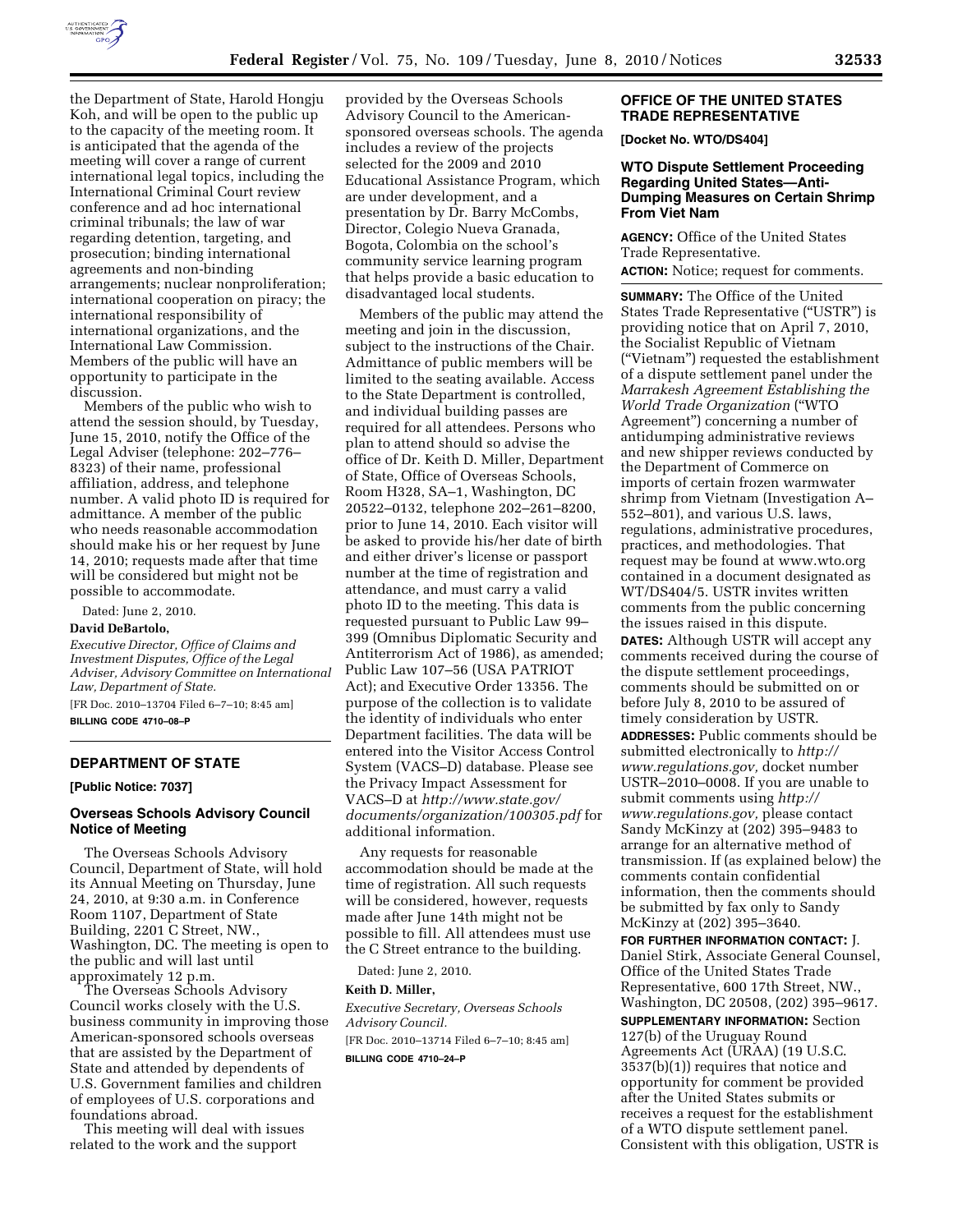providing notice that the establishment of a dispute settlement panel was requested pursuant to the WTO Understanding on Rules and Procedures Governing the Settlement of Disputes in this dispute. The panel was established on May 18, 2010. The panel would be expected to hold its meetings in Geneva, Switzerland, and would be expected to issue a report on its findings and recommendations within nine months.

### **Major Issues Raised by Vietnam**

In its April 7, 2010 panel request, Vietnam makes a number of allegations concerning the antidumping investigation, administrative reviews, and sunset review conducted by the Department of Commerce on certain frozen warmwater shrimp from Vietnam, referring in particular to the use of what it describes as ''zeroing'' in those proceedings. Vietnam challenges the determinations by the Department of Commerce in (1) *Final Determination of Sales at Less Than Fair Value: Certain Frozen and Canned Warmwater Shrimp from the Socialist Republic of Vietnam,*  69 FR 71,005 (December 5, 2004); (2) *Certain Frozen Warmwater Shrimp From the Socialist Republic of Vietnam: Final Results of the First Antidumping Duty Administrative Review,* 72 FR 52,052 (September 12, 2007); (3) *Certain Frozen Warmwater Shrimp From the Socialist Republic of Vietnam: Final Results and Final Partial Recission of Antidumping Duty Administrative Review,* 73 FR 52,273 (September 9, 2008); (4) *Certain Frozen Warmwater Shrimp From the Socialist Republic of Vietnam: Final Results and Final Partial Recission of Antidumping Duty Administrative Review,* 74 FR 47,191 (September 15, 2009); (5) *Certain Frozen Warmwater Shrimp from the Socialist Republic of Vietnam: Preliminary Results, Partial Rescission, and Request for Revocation, in Part, of the Fourth Administrative Review,* 75 FR 12,206 (March 15, 2010), including denial of all requests for revocation; and (6) *Initiation of Five-Year (*''*Sunset*''*) Review,* 75 FR 103 (January 4, 2010). Vietnam also challenges certain U.S. laws and regulations, including (1) the Tariff Act of 1930, as amended, sections 771(18)(C)(i), 771(35)(A), 776(a)(2), 776(b), and 777A(c)(2)(B); (2) implementing regulations of the Department of Commerce, 19 CFR 351.204, 351.408, and 351.414; and Import Administration Antidumping Manual, Chapter 10, ''Non-Market Economies.

Vietnam alleges that these laws and procedures are, as such and as applied in the determinations by the Department of Commerce, inconsistent with Articles

I, II, VI:1, and VI:2 of the General Agreement on Tariffs and Trade 1994; Articles 1, 2.1, 2.4, 2.4.2, 5.8, 6.8, 6.10, 9.1, 9.3, 9.4, 11.1, 11.2, 11.3, 11.4, 18.1, 18.3, and 18.4, and Annex II of the Agreement on Implementation of Article VI of the General Agreement on Tariffs and Trade 1994 (the Anti-Dumping Agreement); Article XVI:4 of the WTO Agreement; part I.2 of Vietnam's Protocol of Accession to the WTO; and Article 31 of the Vienna Convention on the Law of Treaties.

Vietnam alleges that the United States acted inconsistently with the provisions identified above by applying so-called "zeroing" in the determination of the margins of dumping in the proceedings identified above, by repeatedly and consistently failing to provide most Vietnamese respondents seeking a review an opportunity to demonstrate the absence of dumping by being permitted to participate in a review, and by requiring companies to demonstrate their independence from government control and applying an adverse facts available rate to companies failing to do so in all reviews.

### **Public Comment: Requirements for Submissions**

Interested persons are invited to submit written comments concerning the issues raised in this dispute. Persons may submit public comments electronically to *http:// www.regulations.gov* docket number USTR–2010–0008. If you are unable to submit comments using *http:// www.regulations.gov,* please contact Sandy McKinzy at (202) 395–9483 to arrange for an alternative method of transmission.

To submit comments via *http:// www.regulations.gov,* enter docket number USTR–2010–0008 on the home page and click ''search.'' The site will provide a search-results page listing all documents associated with this docket. Find a reference to this notice by selecting ''Notice'' under ''Document Type'' on the left side of the search results page, and click on the link entitled ''Submit a Comment.'' (For further information on using the *http:// www.regulations.gov* Web site, please consult the resources provided on the Web site by clicking on the "Help" link at the top of the home page.)

The *http://www.regulations.gov* Web site provides the option of providing comments by filling in a ''Type Comment and Upload File'' field, or by attaching a document. It is expected that most comments will be provided in an attached document. If a document is attached, it is necessary and sufficient to type ''*See* attached'' in the ''Type Comment and Upload File'' field.

A person requesting that information contained in a comment submitted by that person be treated as business confidential information must certify that such information is business confidential and would not customarily be released to the public by the submitter. Business confidential information must be clearly designated as such and the submission must be marked ''BUSINESS CONFIDENTIAL'' at the top and bottom of the cover page and each succeeding page. Any comment containing business confidential information must be submitted by fax to Sandy McKinzy at (202) 395–3640. A non-confidential summary of the confidential information must be submitted to www.regulations.gov. The nonconfidential summary will be placed in the docket and open to public inspection.

Information or advice contained in a comment submitted, other than business confidential information, may be determined by USTR to be confidential in accordance with section 135(g)(2) of the Trade Act of 1974 (19 U.S.C.  $2155(g)(2)$ ). If the submitter believes that information or advice may qualify as such, the submitter—

(1) Must clearly so designate the information or advice;

(2) Must clearly mark the material as ''SUBMITTED IN CONFIDENCE'' at the top and bottom of the cover page and each succeeding page; and

(3) Must provide a non-confidential summary of the information or advice.

Any comment containing confidential information must be submitted by fax to Sandy McKinzy at (202) 395–3640. A non-confidential summary of the confidential information must be submitted to *http:// www.regulations.gov.* The nonconfidential summary will be placed in the docket and open to public inspection.

USTR will maintain a docket on this dispute settlement proceeding accessible to the public. The public file will include non-confidential comments received by USTR from the public with respect to the dispute. If a dispute settlement panel is convened or in the event of an appeal from such a panel, the U.S. submissions, any nonconfidential submissions, or nonconfidential summaries of submissions, received from other participants in the dispute, will be made available to the public on USTR's Web site at *http:// www.ustr.gov,* and the report of the panel, and, if applicable, the report of the Appellate Body, will be available on